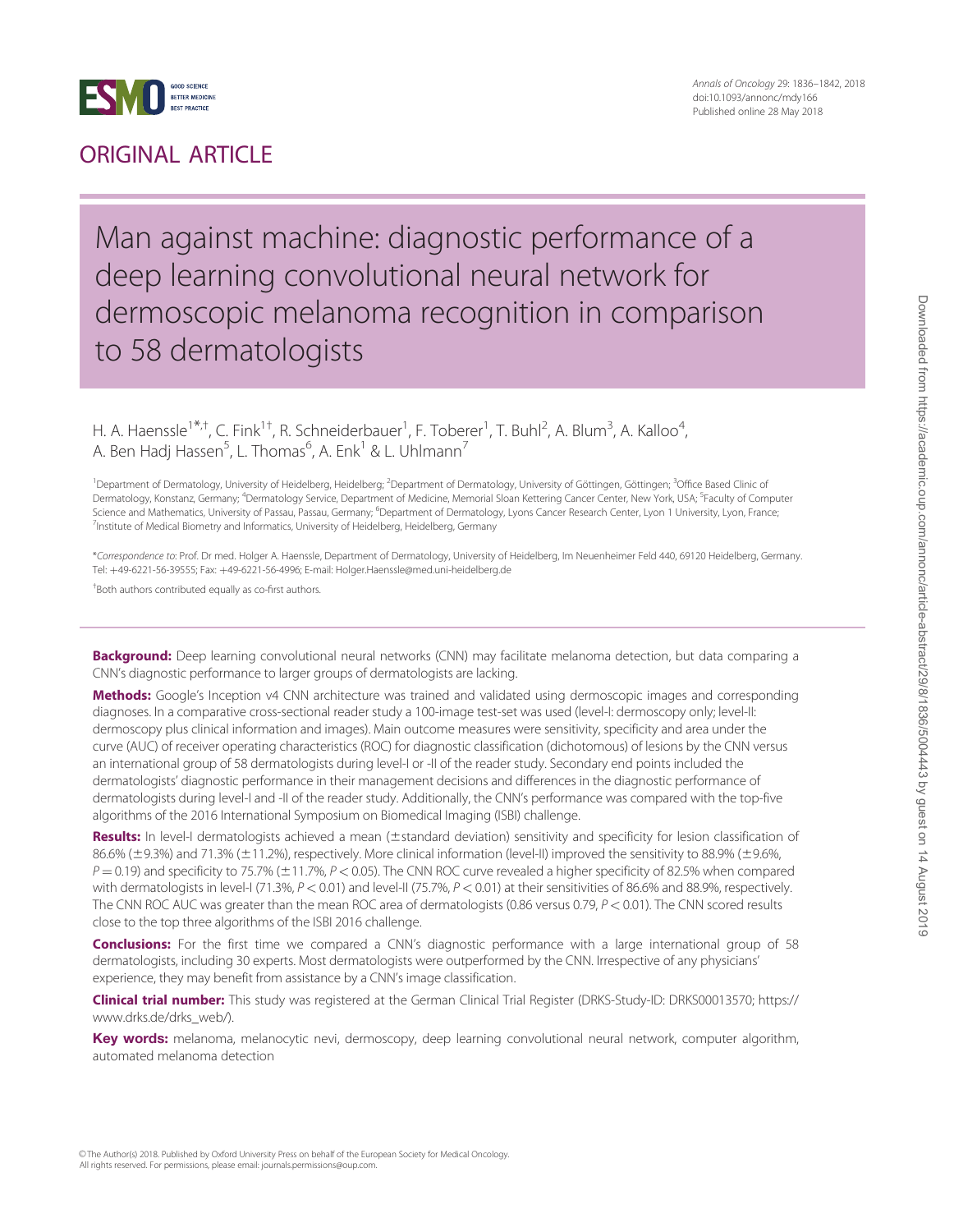#### Introduction

Over the past few decades, melanoma has emerged as a major challenge in public health [[1\]](#page-6-0). The continuous increase in incidence rates and melanoma mortality have fueled a heightened commitment to early detection and prevention [[2](#page-6-0)]. Several meta-analyses have shown that dermoscopy significantly improves the diagnostic accuracy of the naked eye examination [[3–5\]](#page-6-0). However, dermatologists and medical practitioners formally trained in different dermoscopic algorithms showed an average sensitivity for detecting melanoma of mostly  $\langle 80\% \, [6, 7]$  $\langle 80\% \, [6, 7]$  $\langle 80\% \, [6, 7]$  $\langle 80\% \, [6, 7]$ . In recent years, several strategies of automated computer image analysis have been investigated as an aide for physicians to provide a high and widely reproducible diagnostic accuracy for melanoma screening [[8](#page-6-0)–[11\]](#page-6-0). These approaches were limited by using 'man-made' dermoscopic segmentation criteria for the diagnosis of melanoma (e.g. multiple colors, certain morphological structures as streaks/pseudopods, irregular vascular structures) [[12\]](#page-6-0). As a landmark publication, Esteva et al. reported on the training and testing of a deep learning convolutional neural network (CNN) for imaged-based classification in 2017 [[13\]](#page-6-0). In this setting the CNN was not restricted by man-made segmentation criteria, but deconstructed digital images down to the pixel level and eventually created its own diagnostic clues. As in the study reported herein, the authors utilized a pretrained GoogleNet Inception CNN architecture [[14\]](#page-6-0) additionally trained with more than 100 000 digital images and corresponding disease labels.

The aim of the present study was to train, validate, and test a deep learning CNN for the diagnostic classification of dermoscopic images of lesions of melanocytic origin (melanoma, benign nevi) and to compare the results to a large group of 58 dermatologists.

#### Methods

The study was approved by the local ethics committee and carried out in accordance with the Declaration of Helsinki principles.

Details on methods pertaining to the CNN architecture and CNN training are found in [supplementary Methods](https://academic.oup.com/annonc/article-lookup/doi/10.1093/annonc/mdy166#supplementary-data), available at Annals of Oncology online.

We used and specifically trained a modified version of Google's Inception v4 CNN architecture [\(supplementary Figure S1,](https://academic.oup.com/annonc/article-lookup/doi/10.1093/annonc/mdy166#supplementary-data) available at Annals of Oncology online) [\[14](#page-6-0)].

#### Test-set-300

We created a 300-image test-set including 20% melanomas (in situ and invasive) of all body sites and of all frequent histotypes, and 80% benign melanocytic nevi of different subtypes and body sites including the socalled 'melanoma simulators' [\(supplementary Table S1](https://academic.oup.com/annonc/article-lookup/doi/10.1093/annonc/mdy166#supplementary-data), available at Annals of Oncology online). As almost two-third of benign nevi were nonexcised lesions validated by follow-up examinations, this dataset represented a spectrum of melanocytic lesions as typically encountered in daily clinical routine. Images of the test-set-300 were retrieved from the highquality validated image library of the Department of Dermatology, University of Heidelberg, Germany. Various camera/dermoscope combinations were used for image acquisition. No overlap between datasets for training/validation and testing was allowed.

#### Test-set-100 and reader study level-I and -II

Before CNN testing two experienced dermatologists prospectively selected 100 images of set-300 for an increased diagnostic difficulty

### <span id="page-1-0"></span>Annals of Oncology **Annals of Oncology Annal article**

[\(supplementary Table S2](https://academic.oup.com/annonc/article-lookup/doi/10.1093/annonc/mdy166#supplementary-data), available at Annals of Oncology online). Set-100 was used for CNN testing in comparison to dermatologists in a global reader study. Readers ( $n = 172$ ) were invited via mailing lists of the International Dermoscopy Society, and 58 (33.7%) returned their completed voting sheets. Participants indicated their level of experience in dermoscopy ('Beginner' <2 years of experience, 'Skilled' 2–5 years of experience, 'Expert'  $\geq$  5 years of experience).

In level-I of the reader study, dermatologists were presented solely the dermoscopic image and asked to indicate their dichotomous diagnosis (melanoma, benign nevus) and their management decision (excision, short-term follow-up, send away/no action needed). After an interval of 4 weeks, the same participants indicated their diagnosis and management decision in level-II of the reader study, which included dermoscopic images supplemented by additional clinical information and close-up images of the same 100 cases.

#### International Symposium on Biomedical Imaging challenge dataset

We used another 100-image dataset created by the International Skin Imaging Collaboration (ISIC) melanoma project for the occasion of the 2016 International Symposium on Biomedical Imaging (ISBI) challenge. This dataset enabled the direct comparison of our CNN to the internationally top-five ranked algorithms [[15](#page-6-0)].

#### Statistical analysis

The primary outcome measures were sensitivity, specificity, and area under the curve (AUC) of receiver operating characteristics (ROC) for the diagnostic classification (dichotomous) of lesions by the CNN versus dermatologists during level-I or -II of the reader study. Secondary end points included the assessment of the dermatologists' diagnostic performance in their management decisions and the differences in the diagnostic performance of dermatologists between level-I and II of the reader study. For management decisions the option of a 'short-term follow-up' was positively accounted for both sensitivity and specificity calculations. The mean number (percentage) of all lesions and all melanomas indicated for follow-up, the benign nevus excision rate (number of excised nevi/number of all nevi), and the number needed to excise (NNE; number of excised lesions/number of excised melanomas) were calculated.

The CNN put out a 'malignancy score' ranging from 0 to 1 with a cutoff of > 0.5 for the dichotomous classification of malignant versus benign lesions. For comparison of the CNN to dermatologists a two-sided, onesample t-test was applied and the specificity at the level of the average dermatologist sensitivity and the ROC AUC of the CNN versus the mean ROC area of dermatologists was calculated. For dermatologists' dichotomous predictions, area under ROC curves is equivalent to the average of sensitivity and specificity. Descriptive statistics as frequency, mean, range, and standard deviation were used. Two-sided t-tests were used to assess differences in the dermatologists' diagnostic performance between level-I and II of the reader study. Results were considered statistically significant at the  $P < 0.05$  level. All analyses were carried out using SPSS Version 24 (IBM, SPSS; Chicago, IL).

#### Results

#### Dermatologists' diagnostic accuracy

Seventeen (29.3%) out of the 58 participating dermatologists from 17 countries indicated being a 'beginner' in dermoscopy (< 2 years of experience) while 11 (19%) and 30 (51.7%) declared to be 'skilled' (2–5 years of experience) or an 'expert' (> 5 years of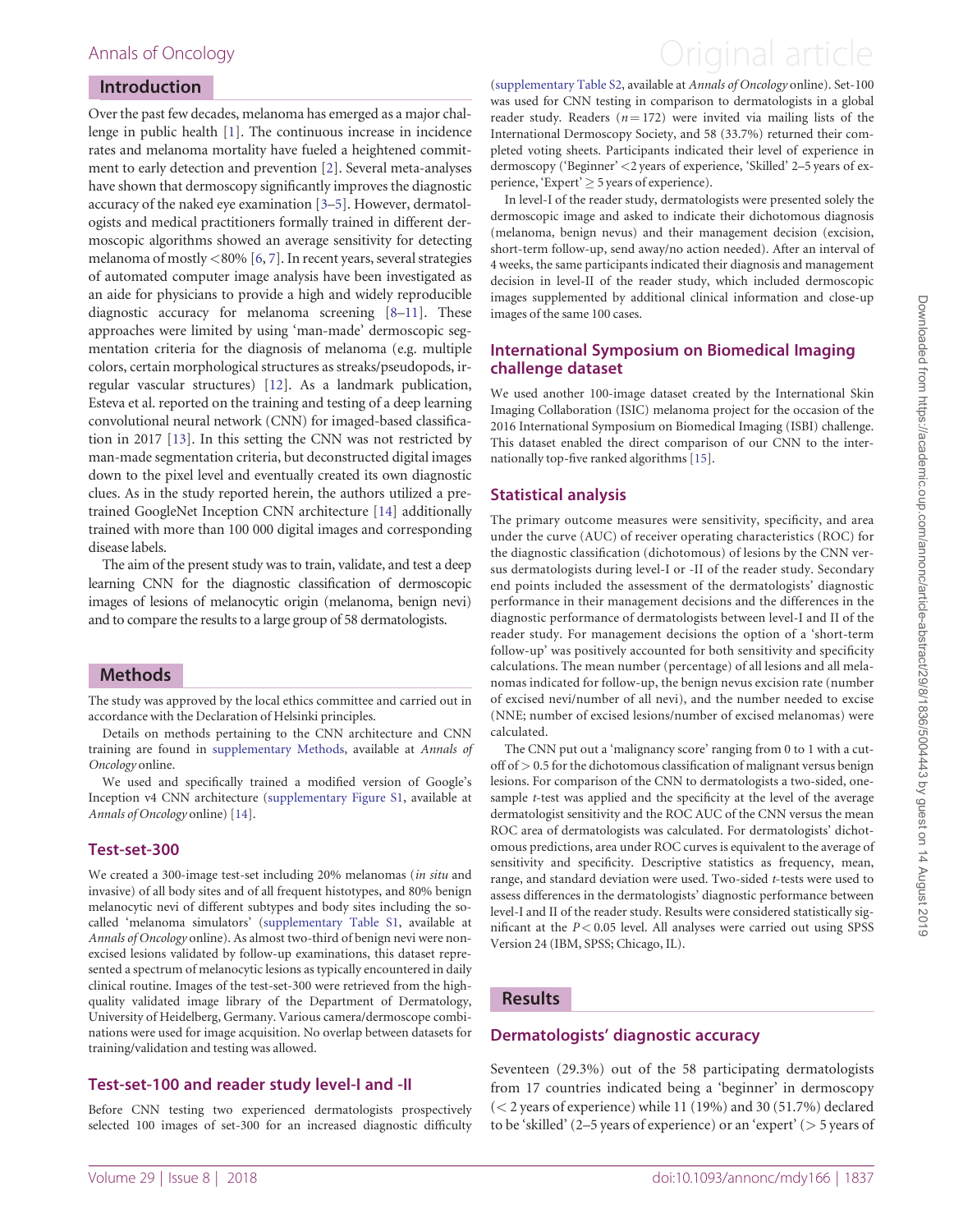# Original article **Annals of Oncology**

| <b>Dermatologists</b> | <b>Classification</b> |                 |                 | <b>Management decision</b> |                 |                 |
|-----------------------|-----------------------|-----------------|-----------------|----------------------------|-----------------|-----------------|
|                       | Sensitivity (%)       | Specificity (%) | <b>ROC</b> area | Sensitivity (%)            | Specificity (%) | <b>ROC</b> area |
| Level-I               |                       |                 |                 |                            |                 |                 |
| All $(n=58)$          | 86.6                  | 71.3            | 0.79            | 98.8                       | 64.6            | 0.82            |
| 'Expert' $(n=30)$     | 89.0                  | 74.5            | 0.82            | 98.8                       | 68.1            | 0.83            |
| 'Skilled' $(n=11)$    | 85.9                  | 68.5            | 0.77            | 98.6                       | 61.6            | 0.80            |
| 'Beginner' $(n=17)$   | 82.9                  | 67.6            | 0.75            | 98.8                       | 60.7            | 0.80            |
| Level-II              |                       |                 |                 |                            |                 |                 |
| All $(n=58)$          | 88.9                  | 75.7            | 0.82            | 98.6                       | 66.7            | 0.83            |
| 'Expert' $(n=30)$     | 89.5                  | 77.7            | 0.84            | 99.1                       | 69.0            | 0.84            |
| 'Skilled' $(n=11)$    | 90.9                  | 77.2            | 0.84            | 98.2                       | 68.4            | 0.83            |
| 'Beginner' $(n=17)$   | 86.6                  | 71.2            | 0.79            | 98.1                       | 61.3            | 0.80            |

ROC, receiver operating characteristic.

Level-I, readers were solely provided with dermoscopic images.

Level-II, readers were additionally provided with clinical information close-up images.

'Expert', the reader indicated to have >5 years of experience in dermoscopy.

'Skilled', the reader indicated to have 2–5 years of experience in dermoscopy.

'Beginner', the reader indicated to have <2 years of experience in dermoscopy.

experience), respectively. Due to reasons of feasibility dermatologists were asked to read only test-set-100.

Diagnostic classification in reader study level-I (dermoscopy *only*). The mean  $[\pm$ standard deviation (SD)] sensitivity and specificity of the 58 dermatologists for the dichotomous classification of set-100 lesions during study level-I was  $86.6\%$  ( $\pm$ 9.3%) and 71.3% ( $\pm$ 11.2%), respectively (Table 1). This translated into an average ( $\pm$ SD) ROC area of 0.79 ( $\pm$ 0.06). Experts in dermoscopy showed a significantly higher mean sensitivity, specificity, and ROC area than beginners [89% ( $\pm$ 9.2%), 74.5% ( $\pm$ 12.6%), 0.82 ( $\pm$ 0.06) versus 82.9% ( $\pm$ 7.1%), 67.6% ( $\pm$ 6.3%), 0.75  $(\pm 0.04)$ , respectively; all  $P < 0.02$ ; Table 1].

Management decisions in reader study level-I (dermoscopy only). Participants were offered (i) excision, (ii) short-term follow-up, or (iii) send away/no action needed as management decisions. In this setting, the average  $(\pm SD)$  sensitivity and ROC area significantly increased to 98.8% ( $\pm$ 2.9%,  $P < 0.01$ ) and 0.82 ( $\pm$ 0.07,  $P = 0.03$ ), respectively (Table 1). In contrast, the specificity significantly decreased from 71.3% to 64.6% ( $\pm$ 13.6%, P < 0.01). Similar changes were observed across all levels of experience. Among all dermatologists the average  $(\pm SD)$  benign nevus excision rate was 35.4% ( $\pm$ 13.6%) and the lesion follow-up rate was 33.5% ( $\pm$ 11.7%). Dermatologists included an average number  $(\pm SD)$  of 1.9 ( $\pm 1.6$ ) melanomas in follow-up and attained a NNE of 2.3 ( $\pm$ 0.6). Higher experience was associated with a significant reduction of the benign nevus excision rate, the lesion follow-up rate, and the number of melanomas under follow-up (all  $P < 0.05$ ). The NNE also slightly improved with experience, however, without reaching statistical significance.

Diagnostic classification in reader study level-II (dermoscopy and clinical information). The addition of clinical information (age, sex, and body site) and close-up images improved the dermatologists' mean  $(\pm SD)$  sensitivity, specificity, and ROC area to 88.9%  $(\pm 9.6\%, P = 0.19)$ , 75.7% ( $\pm 11.7\%, P < 0.05$ ), and 0.82 ( $\pm 0.06$ ,  $P < 0.01$ ), respectively (Table 1). These changes were solely based on significant improvements of 'beginners' and 'skilled' dermatologists, while 'experts' in dermoscopy showed no relevant benefit from supplemented clinical information and images.

Management decisions in reader study level-II (dermoscopy and clinical information). When asked for their management decisions during level-II of the study, dermatologists improved their level-II results of the dichotomous classification to a mean  $(\pm SD)$  sensitivity, specificity, and ROC area of 98.6% ( $\pm$ 2.8%,  $P < 0.01$ ), 66.7% ( $\pm$ 12.4%,  $P < 0.01$ ), and 0.83 ( $\pm$ 0.06,  $P = 0.76$ ) (Table 1). However, we found no significant differences between these results and management decision of study level-I. The average  $(\pm SD)$  number of melanomas included into short-term follow-up dropped from 1.9 ( $\pm$ 1.6) to 1.3 ( $\pm$ 1.5) melanomas  $(P = 0.03)$  and the NNE remained unchanged at 2.3 benign nevi excised for the detection of one melanoma. For management decisions in study level-II a higher level of experience ('experts' versus 'beginners') was associated with a significantly better mean ( $\pm$ SD) ROC area [0.84 ( $\pm$ 0.06) versus 0.79 ( $\pm$ 0.06),  $P = 0.03$ , whereas other parameters of management decisions in study level-II showed no significant differences in relation to the level of experience.

#### CNN's diagnostic accuracy

Boxplots in Figure [1](#page-3-0) show the distribution of melanoma probability scores for benign nevi, in situ melanomas, and invasive melanomas. When the aforementioned settings were applied to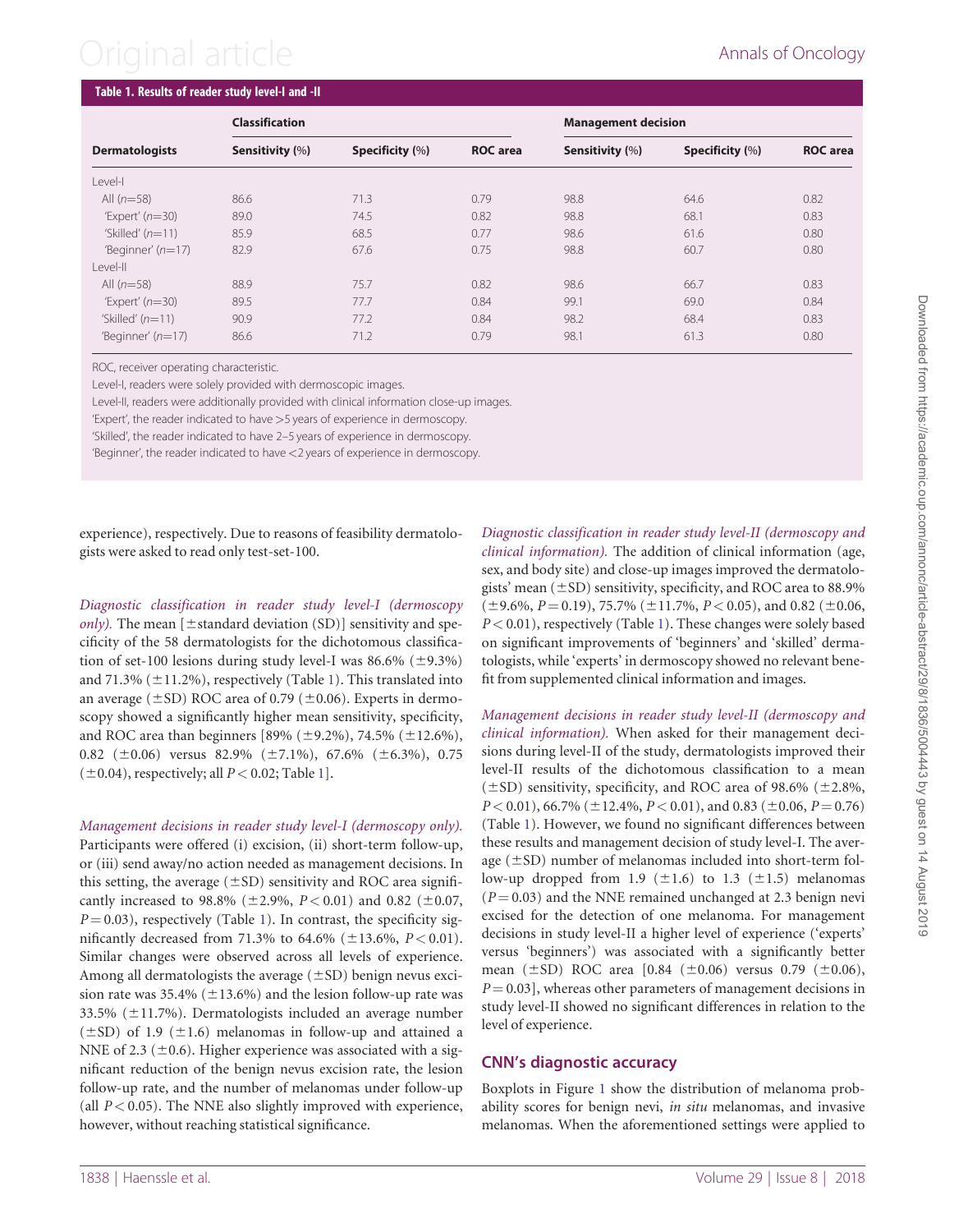

Figure 1. The CNN's melanoma probability scores (range 0-1) for benign nevi (green online) in comparison to in situ (orange online) or invasive melanomas (red online) are depicted as boxplots for testset-300 and test-set-100. Scores closer to 1 indicated a higher probability of melanoma. The upper and lower bounds of boxes indicate the 25th and 75th percentiles while the median is indicated by the line intersection the upper and lower box. Whiskers indicate the full range of probability scores. Statistical analyses revealed significantly different melanoma probability scores when comparing benign lesions to *in situ* or invasive melanomas ( $P < 0.001$ ). However, melanoma probability scores for in situ and invasive melanomas showed no significant differences (set-300  $P = 0.84$ , set-100  $P = 0.24$ ).

test-set-100, the sensitivity, specificity, and ROC AUC were 95%, 63.8%, and 0.86, respectively. For the larger test-set-300 including less difficult-to-diagnose lesions the sensitivity, specificity, and ROC AUC were 95%, 80%, and 0.95, respectively. Both ROC curves are depicted in Figure [2A](#page-4-0) and B.

#### Diagnostic accuracy of CNN versus dermatologists

We used the dermatologists' mean sensitivity of 86.6% for the diagnostic classification in study level-I as the benchmark for comparison to the CNN (Figure [2A](#page-4-0)). At this sensitivity the CNN's specificity was higher (82.5%) than the mean specificity of dermatologists (71.3%,  $P < 0.01$ ). Moreover, in level-I the CNN ROC AUC (0.86) was greater than the mean ROC area of dermatologists  $(0.79, P < 0.01)$ .

When dermatologists received more clinical information and images (study level-II) their diagnostic performance improved. Using the dermatologists' level-II mean sensitivity of 88.9% as the operating point on the CNN ROC curve, the CNN specificity was 82.5%, which was significantly higher than the dermatologists' mean specificity of 75.7% (P < 0.01). Again, the CNN ROC AUC (0.86) was greater than the mean ROC area of dermatologists  $(0.82, P < 0.01)$ .

## <span id="page-3-0"></span>Annals of Oncology **Annals of Oncology Annal article**

#### CNN comparison to top-five algorithms of ISBI challenge

The head-to-head comparison of ROC curves of our CNN to the international top-five ranked individual algorithms of the ISBI 2016 challenge [[15](#page-6-0)] is shown in Figure [3.](#page-5-0) With an ROC AUC of 0.79 the CNN presented herein was among the three top algorithms of the ISBI 2016 challenge with almost overlaying ROC curves.

#### **Discussion**

Melanoma incidence rates are rising steadily in most fair-skinned populations and were predicted to further increase [[2](#page-6-0)]. Notwithstanding the different levels of training and experience of physicians engaged in early melanoma detection, a reproducible high diagnostic accuracy would be desirable. To this end, we trained and tested a convolutional deep learning CNN for differentiating dermoscopic images of melanoma and benign nevi. For the first time we compared the diagnostic performance of a CNN with a large international group of 58 dermatologists from 17 countries, including 30 experts with more than 5 years of dermoscopic experience. When dermatologists were provided with dermoscopic images only (study level-I) their dichotomous classification of lesions was significantly outperformed by the CNN. However, in a real-life clinical setting dermatologists will incorporate more clinical information into decision-making. Therefore, we investigated the effect of additional clinical information and close-up images and found a much-improved diagnostic performance of dermatologists (study level-II). However, at their improved mean sensitivity (88.9%) dermatologists still showed a specificity inferior to the CNN (75.7% versus 82.5%,  $P < 0.01$ ). Our data clearly show that a CNN algorithm may be a suitable tool to aid physicians in melanoma detection irrespective of their individual level of experience and training. Of note, in study level-I thirteen (22.4%) of 58 dermatologists showed a slightly higher diagnostic performance than the CNN.

We deliberately chose the dermatologists' dichotomous classification of lesions in set-100 as the primary outcome measure for comparison to the CNN. However, it may be argued that 'management decisions' rather than 'diagnostic classifications' represent more the dermatologists' everyday task in skin cancer screenings. Besides 'excision' and 'send away/no action needed' management decisions implied a 'third way', namely the option of a short-term follow-up examination, which was introduced and validated for single lesions with a higher grade of atypia (e.g. variegated tonalities of color, asymmetry in shape, or prominent network) that do not warrant immediate excision for a suspicion of melanoma [[16\]](#page-6-0). The statistical assessment of the follow-up option introduces some difficulties. On the one hand short-term follow-up was shown to be an effective measure to differentiate early melanomas from benign nevi by unmasking dynamic changes [\[17–19\]](#page-6-0), on the other hand excessive use of the follow-up 'wild-card' (i) may be used to conceal a lack of dermoscopic expertise, (ii) may be largely impracticable in daily clinical routine, and (iii) may delay melanoma excision. Therefore, we positively included the choice to follow-up a lesion into sensitivity (melanomas under follow-up: 'true positives') and specificity calculations (nevi under follow-up: 'true negatives'). However, we also measured details about the use of the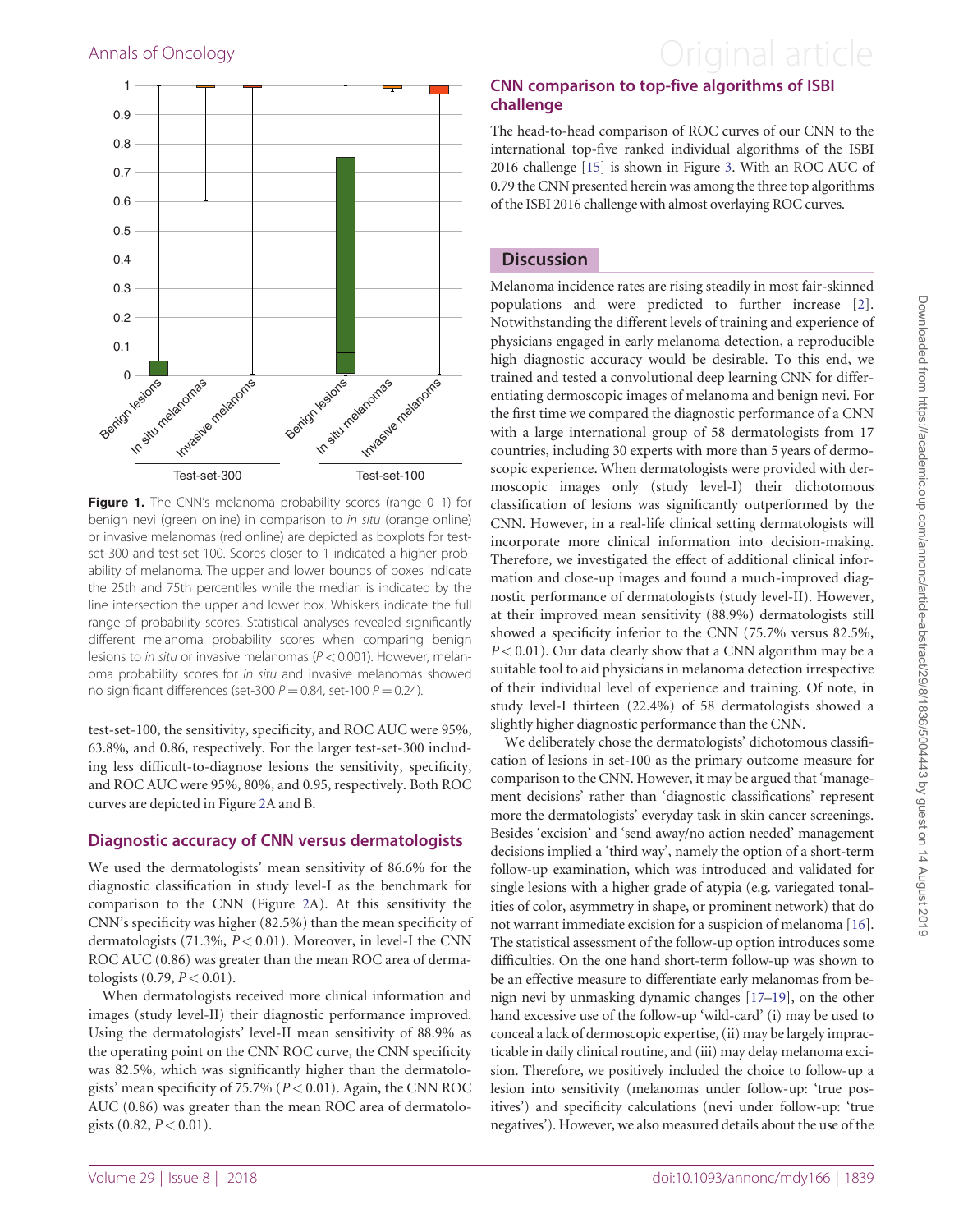### <span id="page-4-0"></span>Original article **Annals of Oncology**





Figure 2. (A) ROC curve of the CNN in relation to the average  $(\pm SD)$  sensitivity and specificity of all dermatologists [mean: green (online) circle; ±SD: green (online) error bars] in set-100 (dichotomous classification, study level-I) and the dermatologists' mean sensitivity and specificity in relation to their level of experience. (B) ROC curve of the CNN in set-300.

follow-up option and found that dermatologists selected approximately one-third of lesions for follow-up, while the mean absolute number of melanomas under follow-up was in the range of 1.3– 1.9. As expected, a higher level of experience and more clinical information were associated with reduced follow-up rates.

Important to mention, that differences in the level of difficulty inherent to any image test-set will directly impact the diagnostic performance of algorithms and physicians. In order to generate comparability of different computer algorithms it is therefore of utmost importance to include a large group of dermatologists with various levels of experience as well as to create and use open source datasets as provided by the ISIC [[15\]](#page-6-0). In contrast to Marchetti et al. [[15\]](#page-6-0) other authors have not used 'benchmark' image datasets, and only a few studies included a small number of readers for comparison with their designed computer algorithms [[13](#page-6-0), [20](#page-6-0)]. Moreover, wherever possible datasets should include lesions of different anatomical sites and histotypes. As shown in [supplementary Tables S1 and S2](https://academic.oup.com/annonc/article-lookup/doi/10.1093/annonc/mdy166#supplementary-data), available at Annals of Oncology online, both set-100 and set-300 met these requirements in order to create a less artificial study setting.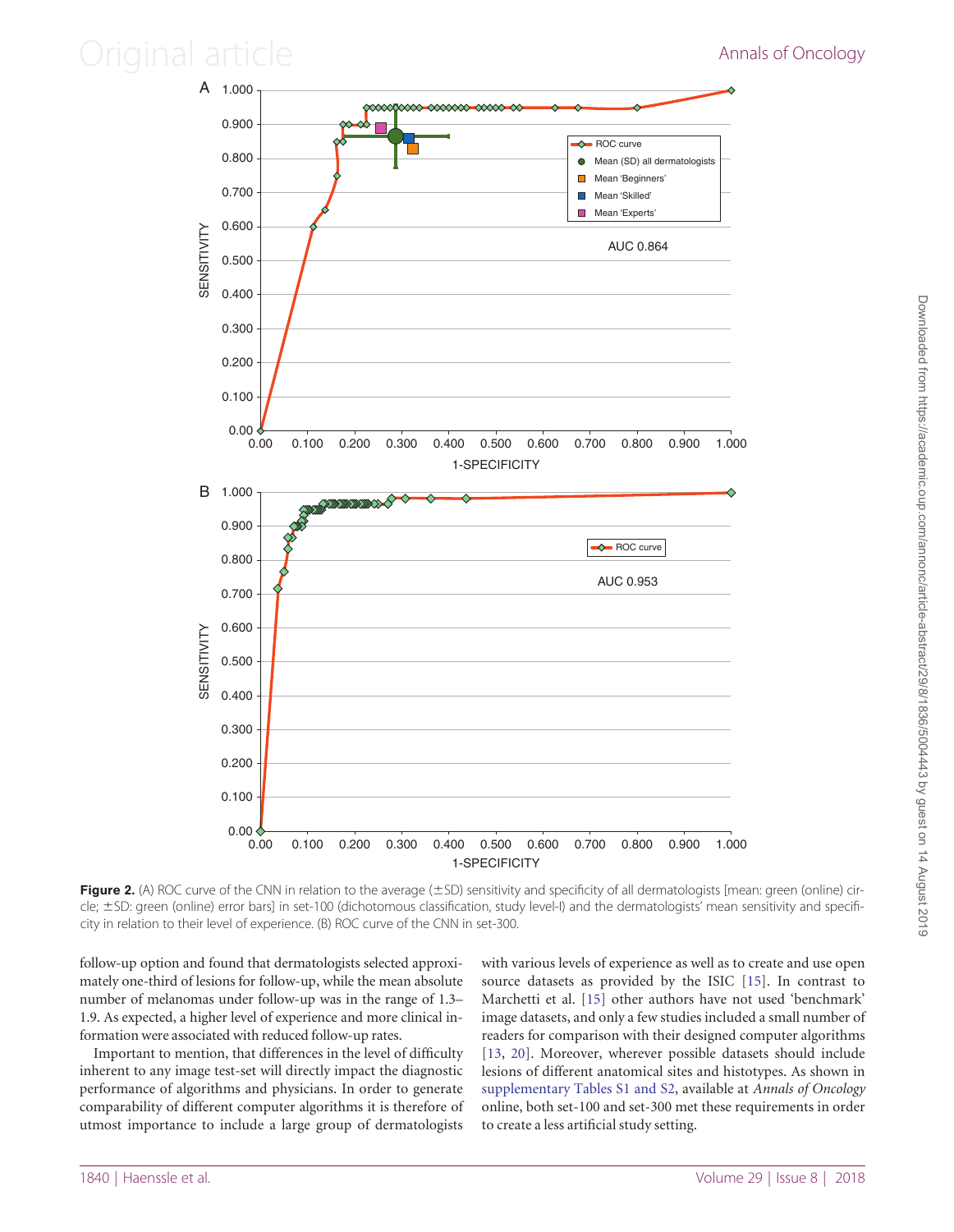### <span id="page-5-0"></span>Annals of Oncology **Annals of Oncology Annal article**



Figure 3. Comparison of ROC curves of the CNN described in this study (dark green (online) line) to the top-five ranked individual algorithms of the 2016 International Symposium on Biomedical Imaging (ISBI) challenge [[18\]](#page-6-0). ROC AUCs in descending order were as follows: ISBI team-2: 0.7956; ISBI team-1: 0.7928; ISBI team-3: 0.7892; CNN of this study: 0.7868; ISBI team-4: 0.5460; ISBI team-5: 0.5324.

Our study shows a number of limitations that may impede a broader generalization. First, as for all reader studies, the setting for testing the dermatologists' diagnostic performance was artificial as they did not need to fear the harsh consequences of missing melanoma. Second, the test-sets of our study did not display the full range of lesions (e.g. pigmented basal cell carcinoma or seborrheic keratosis). Third, the poor availability of validated images led to a shortage of melanocytic lesions from other skin types and genetic backgrounds. Fourth, as shown in earlier reader studies, operating physicians may not follow the recommendations of a CNN they not fully trust, which may diminish the reported diagnostic performance [[21\]](#page-6-0). Besides confirmation of our results with the help of larger and more diverse test-sets, prospective studies are needed that also address the acceptance of patients and physicians involved with screening for skin cancer.

In conclusion, the results of our study demonstrate that an adequately trained deep learning CNN is capable of a highly accurate diagnostic classification of dermoscopic images of melanocytic origin. In conjunction with results from the reader study level-I and -II we could show, that the CNN's diagnostic performance was superior to most but not all dermatologists. While a CNN's architecture is difficult to set up and train, its implementation on digital dermoscopy systems or smart phone applications may easily be deployed. Therefore, physicians of all different levels of training and experience may benefit from assistance by a CNN's image classification.

#### Acknowledgements

We would like to thank and acknowledge the following dermatologists in alphabetical order, who actively and voluntarily spend much time to participate in the reader study level-I and reader study level-II: Christina Alt, Monika Arenbergerova, Renato Bakos, Anne Baltzer, Ines Bertlich, Andreas Blum, Therezia Bokor-Billmann, Jonathan Bowling, Naira Braghiroli, Ralph Braun, Kristina Buder-Bakhaya, Timo Buhl, Horacio Cabo, Leo Cabrijan, Naciye Cevic, Anna Classen, David Deltgen, Christine Fink, Ivelina Georgieva, Lara-Elena Hakim-Meibodi, Susanne Hanner, Franziska Hartmann, Julia Hartmann, Georg Haus, Elti Hoxha, Raimonds Karls, Hiroshi Koga, Jürgen Kreusch, Aimilios Lallas, Pawel Majenka, Ash Marghoob, Cesare Massone, Lali Mekokishvili, Dominik Mestel, Volker Meyer, Anna Neuberger, Kari Nielsen, Margaret Oliviero, Riccardo Pampena, John Paoli, Erika Pawlik, Barbar Rao, Adriana Rendon, Teresa Russo, Ahmed Sadek, Kinga Samhaber, Roland Schneiderbauer, Anissa Schweizer, Ferdinand Toberer, Lukas Trennheuser, Lyobomira Vlahova, Alexander Wald, Julia Winkler, Priscila Wölbing, Iris Zalaudek. Some participants asked to remain anonymous and we also thank these colleagues for their commitment. Moreover, we thank the International Dermoscopy Society (IDS) for providing the mailing list that enabled the invitation of dermatologists to participate in the study.

#### Ethical approval

Reviewed and approved by the ethic committee of the medical faculty of the University of Heidelberg (approval number S-629/2017).

#### Funding

This research received no specific grant from any public, commercial or not-for-profit sector.